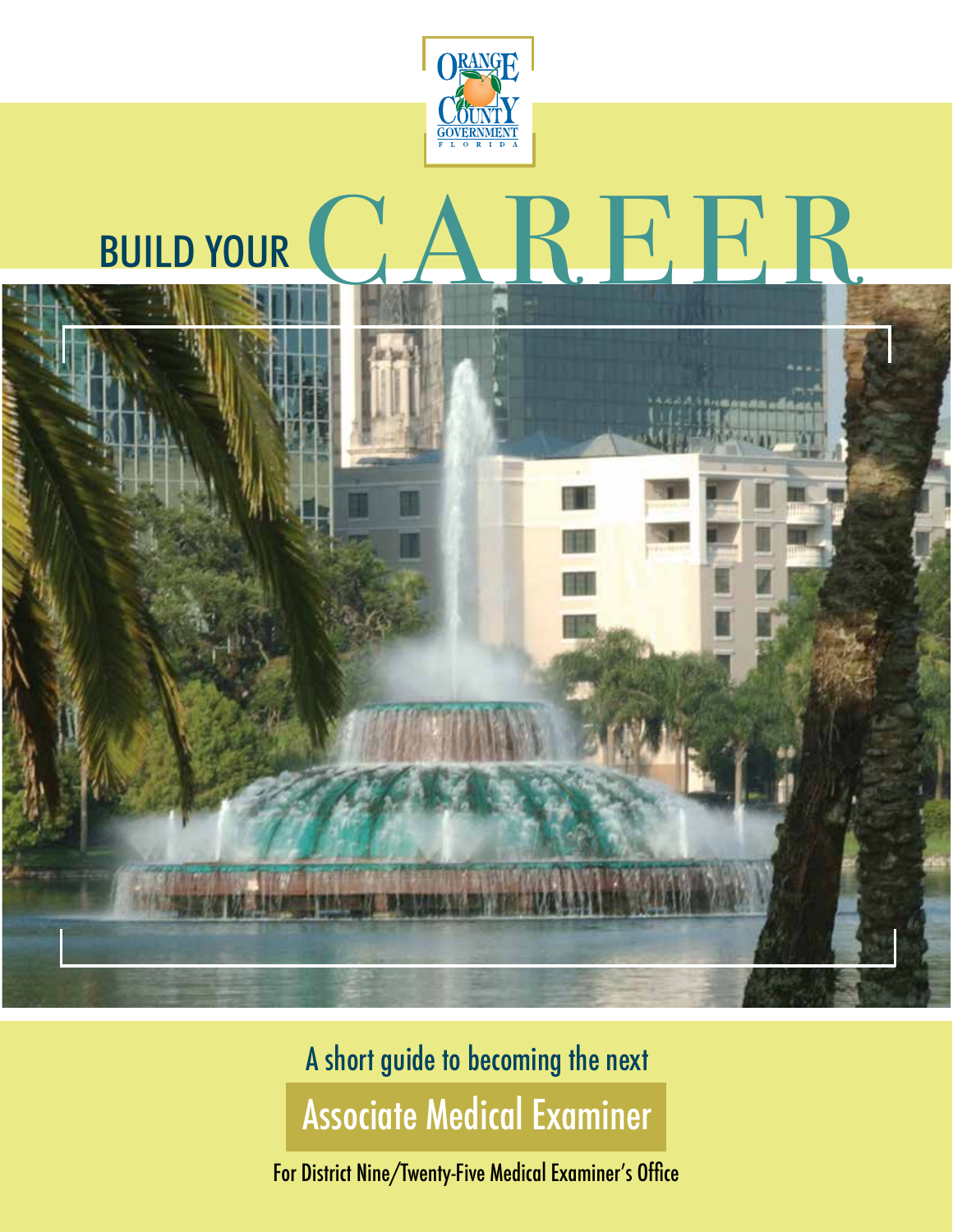# Our Organization



Orange County Government is a charter form of government under Florida statutes, meaning it has its own constitution and is self-governing. In November 1988, voters adopted the current charter, which has a seven-member County Commission, six of whom are elected from single-member districts, and a County Mayor elected County wide. The Mayor serves as the Chair of the Board and Chief Executive of the County. Day-to-day responsibilities are conducted by the County Administrator who is appointed by the Mayor.

The District Nine/Twenty-Five Medical Examiner's Office is part of the Florida state medical examiner system, incorporating twenty-five districts run by medical examiners. Its jurisdiction covers both Orange and Osceola County, Florida, encompassing about 2,229 square miles. The District Nine/Twenty-Five Medical Examiner's Office is accredited by the

#### National Association of Medical Examiners

(NAME). The current building for the District Nine Medical Examiner's office opened in October of 2009, introducing Florida's first, and the country's second gold level Leadership in Energy and Environmental Design (LEED) New Construction certified green building. The total facility is just under 35,000 square feet, 5,000 of them encompassing the morgue which houses ten full autopsy stations. Along with an administration building on the premise, there is an additional morgue designed for special autopsy situations, such as decomposition or infectious disease considerations. There are also four morgue coolers that can house over 150 decedents, a large garage bay that connects to angled ramps with electrical hookups for three 18 foot tractor trailers for mass disasters, and a secured backyard perimeter wall. Please visit our website to take a virtual tour of the office.

The Medical Examiner Division is run by the Medical Examiner. Additional personnel include one deputy chief and five associate medical examiners, thirteen investigators, seven forensic technicians and twelve administrative personnel. All of the medical examiners are board certified in anatomic pathology and forensic pathology. The office uses several consultants, including a forensic anthropologist, odontologist, entomologist, and a neuropathologist. The office also contracts with a certified laboratory for its forensic toxicology testing and histology work. The office also has state of the art technology including a NeuViz 16-slice CT scanner and Anatomage 3D Visualization Table.



## The Position

The Associate Medical Examiner assists the Chief Medical Examiner in performing the duties associated with medicolegal investigations of deaths. The primary duties include performing autopsies as necessary, producing reports of the findings, and providing expert testimony on those findings when requested.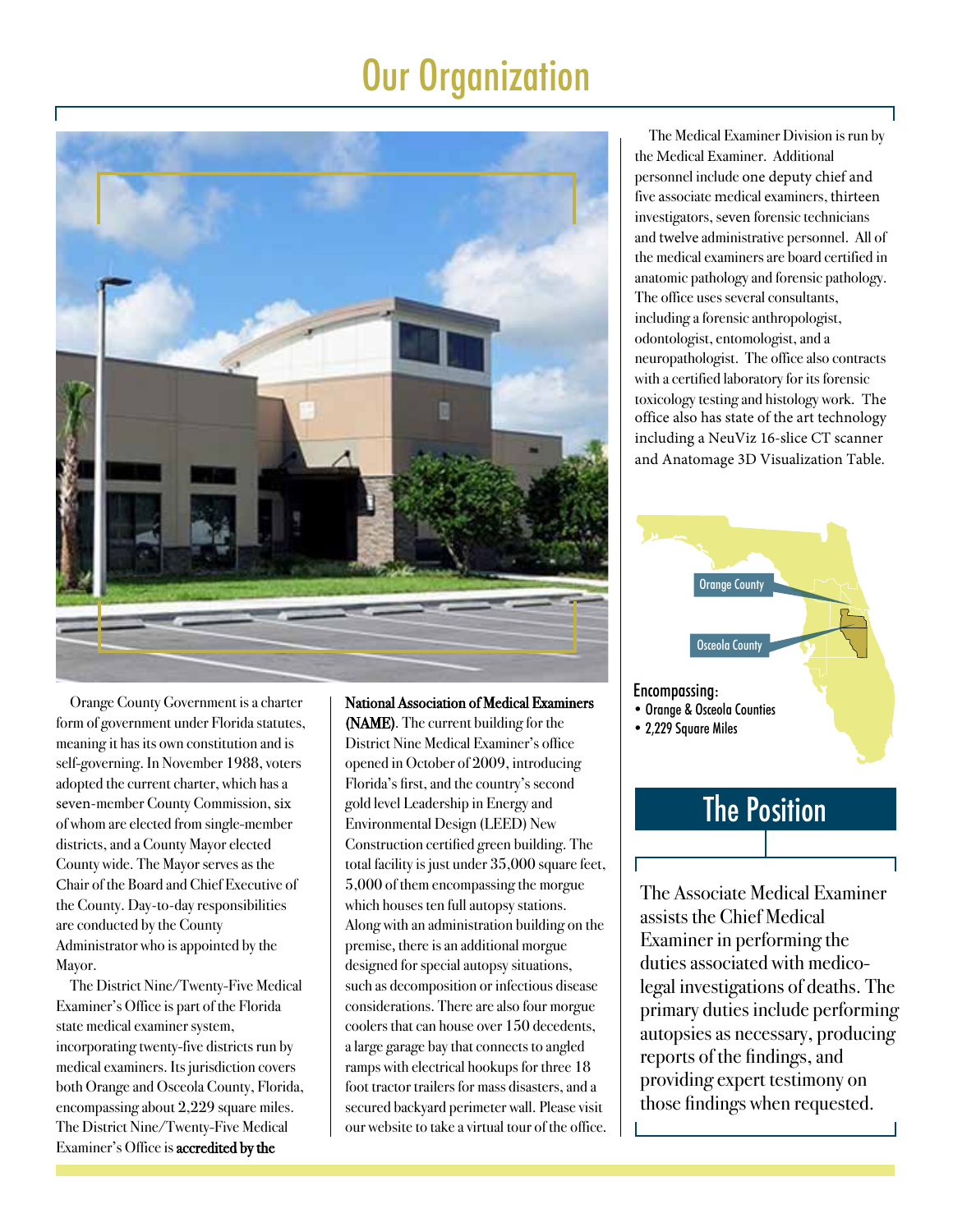

### The Ideal Candidate

The Associate Medical Examiner will be a highly effective and results-oriented professional. An individual with a team management style who is honest, straightforward and trustworthy is sought. Exceptional management and communication skills are needed. Selected candidate must be energetic, optimistic, dedicated to public service and able to find options and creative solutions. An approachable professional who provides a work environment that emphasizes teamwork, respect and accountability at all levels is needed. Excellent interpersonal skills and the ability to build trust and valued relationships within the community are imperative.



## Key Takeways

- Each doctor's office has a workroom within the office.
- Each doctor's office has restroom/ shower amenities.
- Renewal of medical license and dues/ memberships paid by county.
- Each doctor given opportunities to attend in-state and out-of-state conferencespaid by county.
- Each doctor given opportunity to charge for expert testimony on civil cases if personal leave taken.

### Required Qualifications Compensation

Graduation from an approved school of medicine and completed a fellowship training in Forensic Pathology.

Must be board certified or board eligible with certification obtained within two years of employment by the American Board of Pathology in Anatomic or Anatomic/ Clinical Pathology and Forensic Pathology. Board certification must be maintained as a condition of continued employment.

Must be licensed to practice medicine in Florida at the time of appointment, or be able to obtain such license within 90 days of appointment, as required by the Florida Department of Professional Regulations. Florida licensure must be maintained as a condition of continued employment.

Must possess and maintain a valid Florida driver's license.

Starting salary will be based upon the knowledge and experience of the individual selected. The average salary currently for the position is \$234,894. The selected individual will also receive an excellent benefits package including Florida Retirement System participation, a voluntary deferred compensation plan, health, life and disability insurance, and paid personal leave. The State of Florida does not have a state income tax.

#### **How to Apply**

If interested in applying for this outstanding opportunity, please visit our website at www.orangecountyfl.net and follow the prompts to create a profile and apply online. An online application is required for consideration and applications will be screened according to the qualifications outlined above.

For online application help please email Online-apps@ocfl.net

Pursuant to Florida Sunshine Open Records law, applications and resumes are subject to disclosure.Orange County Government is committed to providing equal opportunity in employment and services to all individuals.